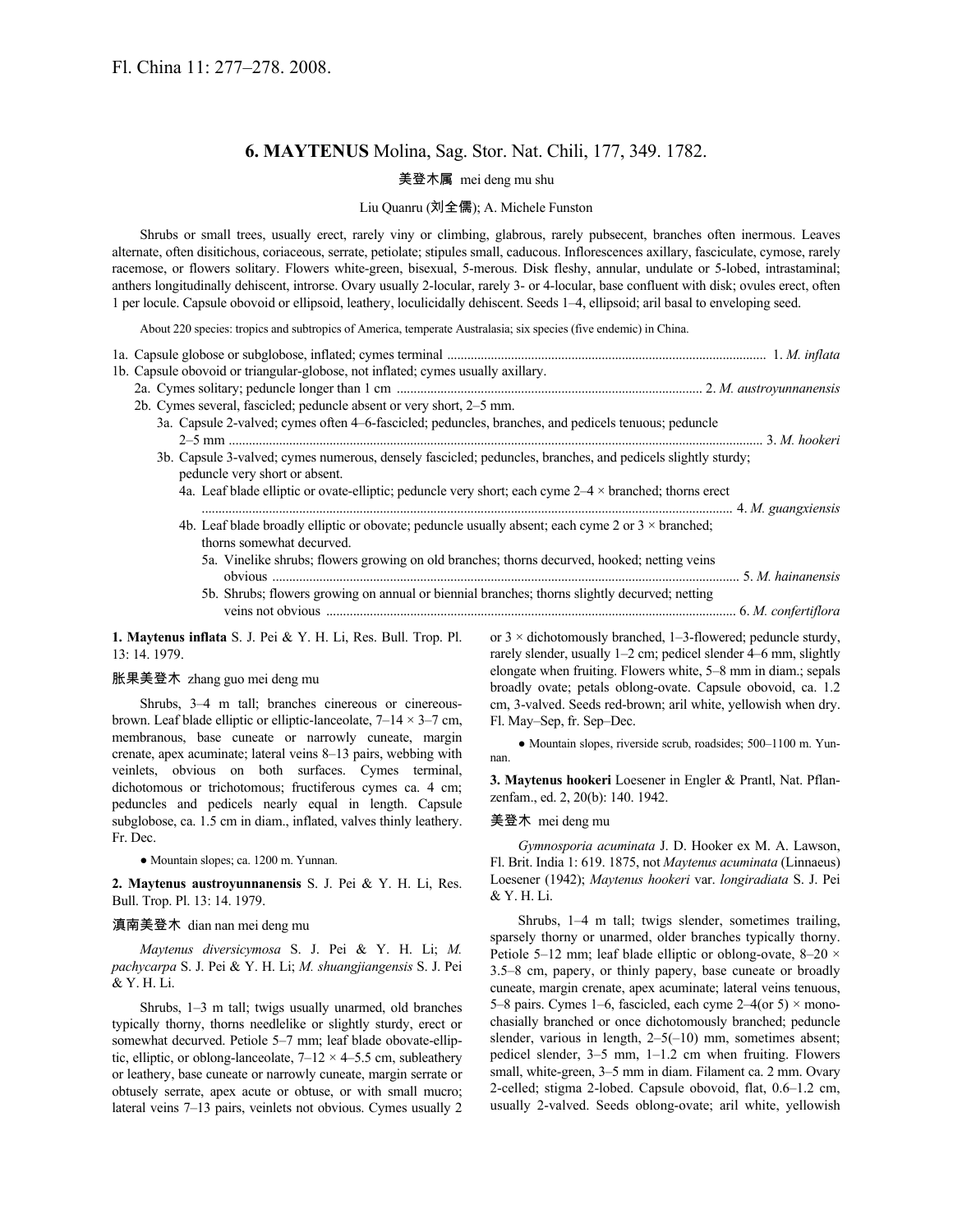when dry. Fl. Dec–Jun, fr. Jun–Nov.

Sparse forests, mountain slopes, mountain valleys; 600–1200 m. Yunnan [Bhutan, India (Darjeeling)].

This species is used for medicinal purposes.

**4. Maytenus guangxiensis** C. Y. Cheng & W. L. Sha, Acta Phytotax. Sin. 19: 232. 1981.

### 广西美登木 guang xi mei deng mu

Shrubs, to 3 m tall; twigs thorny, thorns sturdy. Petiole 5– 13 mm; leaf blade elliptic or ovate-elliptic,  $6.5-21 \times 3.5-10$  cm, thickly papery, base broadly cuneate or subrounded, margin crenate, apex acute or obtuse; lateral veins tenuous, 8 or 9 pairs. Cymes fascicled,  $2-4 \times$  branched, 7-25-flowered; peduncle short, branches ca. 1 cm; pedicel 3–8 mm; bracts and bractlets small, broadly ovate, ca. 1 mm. Flowers white, 6–8 mm in diam.; sepals ovate-rounded, ciliate; petals oblong, erose. Disk thick. Filament ca. 2.5 mm. Ovary with obvious style; stigma 3 lobed. Capsule purple-brown, obovoid,  $1.4-1.8 \times 1-1.2$  cm, 3valved. Seeds red-brown, elliptic or ovate-elliptic,  $6-8 \times$  ca. 5 mm, covered by white aril at base. Fl. Nov–Dec.

● Dry calcareous mountain slopes, scrub. Guangxi.

The leaves of this species are used medicinally.

**5. Maytenus hainanensis** (Merrill & Chun) C. Y. Cheng in C. Y. Cheng & P. H. Huang, Fl. Reipubl. Popularis Sin. 45(3): 146. 1999.

#### 海南美登木 hai nan mei deng mu

*Gymnosporia hainanensis* Merrill & Chun, Sunyatsenia 2: 267. 1935.

Shrubs, inclined, or vinelike with age, old branches thorny, thorns sturdy, decurved, hooked. Petiole sturdy, longer than ca. 1 mm; leaf blade oblong-obovate,  $10-16 \times 4-9$  cm, leathery, base narrowly cuneate, margin nearly entire or repand-serrate, apex shortly acuminate. Flowers not seen. Fructiferous cymes fascicled, 2 or  $3 \times$  branched; peduncle nearly absent, branches sturdy, ca. 1 cm; pedicel stout, ca.  $1 \times 1.5$  mm. Capsule triangular-globose, ca.  $1.5 \times 1.8$  cm, 3-valved, valves rigid and thick, obviously reticulate. Seeds obovate, ca. 5 mm, redbrown, covered by orange aril at base. Fr. May.

● Sparse forests. Hainan.

**6. Maytenus confertiflora** J. Y. Luo & X. X. Chen, Acta Phytotax. Sin. 19: 233. 1981.

## 密花美登木 mi hua mei deng mu

Shrubs, to 4 m tall; twigs thorny, thorns sturdy, erect or sometimes slightly decurved. Petiole 6–10 mm; leaf blade broadly elliptic or obovate,  $11-24 \times 3-9$  cm, papery, base cuneate, margin crenate, apex shortly acuminate; lateral veins tenuous, 9–13 pairs. Cymes numerous, fascicled at axils, ca. 60-flowered, subglobose, 1–1.5 cm; peduncle very short or absent; branches and pedicel tenuous, 4–6 mm; bracts and bractlets small, margin fimbriate. Flowers small, white, 8–10 mm in diam.; sepals triangular-ovate, purplish; petals oblong, ca.  $4 \times 2$  mm. Filament ca. 2 mm. Stigma 3-lobed. Capsule purplish brown, obovoid, 1–1.5 cm, 3-valved. Seeds oblong, covered by white aril at base. Fl. Nov–Dec.

● Dry calcareous mountain slopes and jungles. Guangxi.

The leaves of this species are used medicinally.